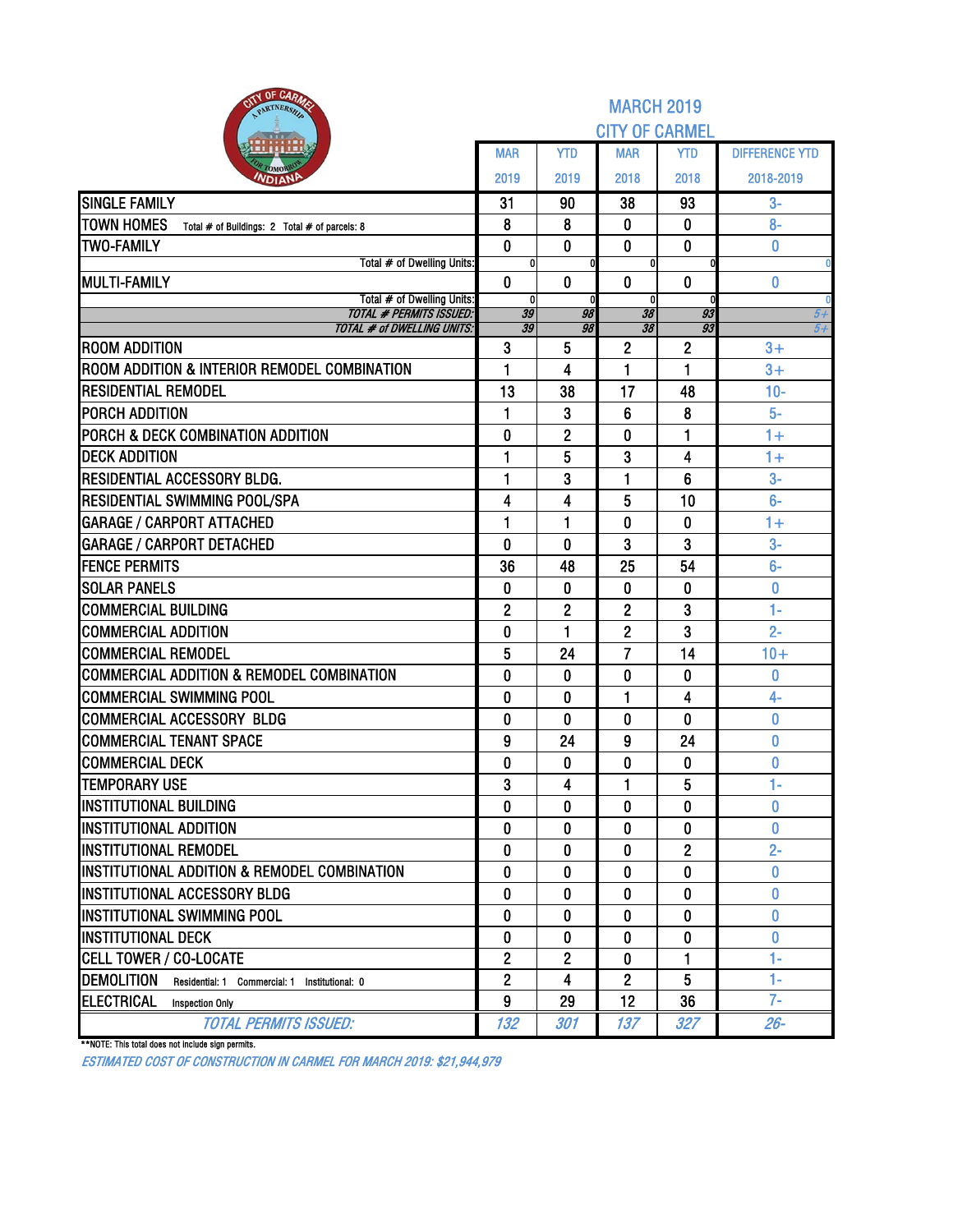

# D.O.C.S. BUILDING PERMIT ACTIVITY MARCH 2019

COMMERCIAL, INSTITUTIONAL, & MULTI-FAMILY - NEW STRUCTURES, ACCESSORY BUILDINGS, ADDITIONS, TENANT FINISHES,REMODELS, POOLS, DECKS (Institutional includes churches, schools & public libraries)

Type of Construction Total Permits Issued

# PERMITS ISSUED

### COMMERCIAL NEW STRUCTURE:……….……………..…….……...……………….……………………………………......2

- *●* Roberts Office Building, 12801 E. New Market St.
- *●* Dermatology, Inc., 725 Lakefront Ct.

#### COMMERCIAL TENANT FINISH / REMODEL:……………..…….……...……………….…………………………………......14

- *●* Thrivent Financial, 11711 N. Meridian St. #415
- *●* Pure Barre, 11145 N. Michigan Rd. #150
- *●* The Barre Code, 2169 Glebe St. #200
- *Raymond James, 11611 N. Meridian St. 6<sup>th</sup> Floor*
- *●* Circle K, 10598 N. College Ave.
- *●* Idexx Laboratories, 12758 Hamilton Crossing Blvd.
- *●* Chuy's, 10325 N. Michigan Rd.
- *●* 911 Uniform Supply, 14570 River Rd. #120
- *●* Eat the Frog Fitness Center, 1424 W. Carmel Dr. Suite C
- **Nail Salon, 7245 E. 146<sup>th</sup> St. #130**
- *●* Dr. Carrie Klene, 715 W. Carmel Dr. #102
- *●* Tenant Finish, 580 E. Carmel Dr. 4th Floor
- *●* Windsor Retreat Unit Conversion, 9697 Seaside Dr.
- *●* Clinical Architecture, 11611 N. Meridian St. #450

# COMMERCIAL CERTIFICATES OF OCCUPANCY ISSUED

## COMMERCIAL TENANT FINISH / REMODEL:……………..…………….……………….…………………………...………...3

- Front Porch Real Estate, 3105 E. 98<sup>th</sup> St. #100
- *●* Chrome Fitness, 890 E. 116th St. #140 & #142
- *●* Tour Design Creative, 12386 Hancock St.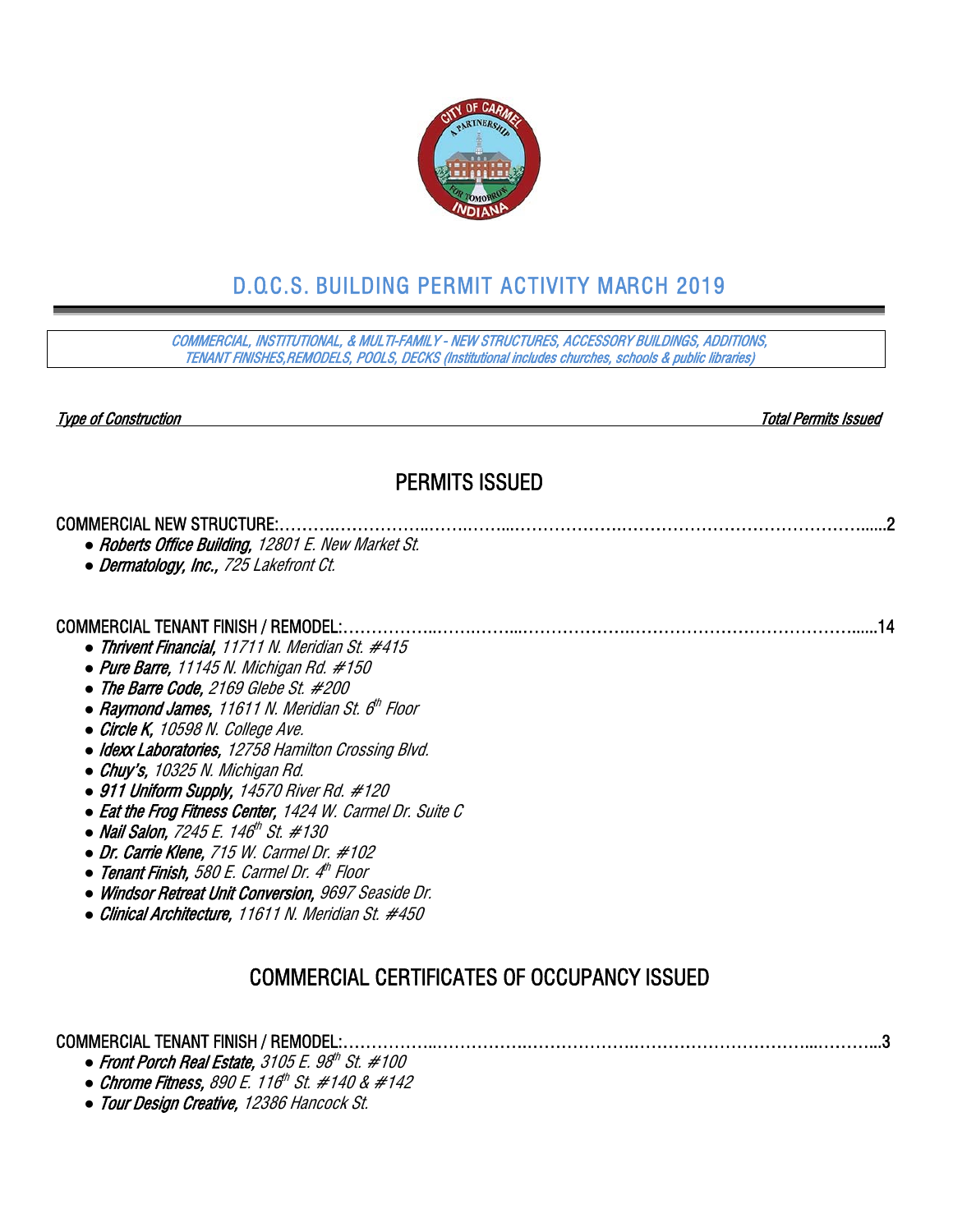| D.Q.C.S. BUILDING & SIGN ACTIVITY MARCH 2019 |  |
|----------------------------------------------|--|
|----------------------------------------------|--|

|                                        | <b>MARCH 2019</b> | <b>MARCH 2018</b> |
|----------------------------------------|-------------------|-------------------|
| <b>TOTAL BUILDING PERMITS ISSUED:</b>  | 132               | 139               |
| <b>TOTAL FENCE PERMITS ISSUED:</b>     | 36                | 25                |
| <b>TOTAL SIGN PERMITS:</b>             | 11                | 36                |
| <b>TOTAL PUBLIC EVENT BANNERS:</b>     | 10                | 11                |
| <b>BUILDING INSPECTIONS PERFORMED:</b> | 508               | 541               |
| <b>BUILDING PLAN REVIEWS:</b>          | 121               | 149               |
| PUBLIC REQUEST FOR INFORMATION (RFI):  | 49                | 35                |

# D.O.C.S. NEWS AND NOTES MARCH 2019

- *●* Building Inspector David Rutti attended the International Code Council National EduCode Conference March 11-15 in Las Vegas, NV.
- *●* David Littlejohn attended the National Bike Summit March 11-15 in Washington, D.C.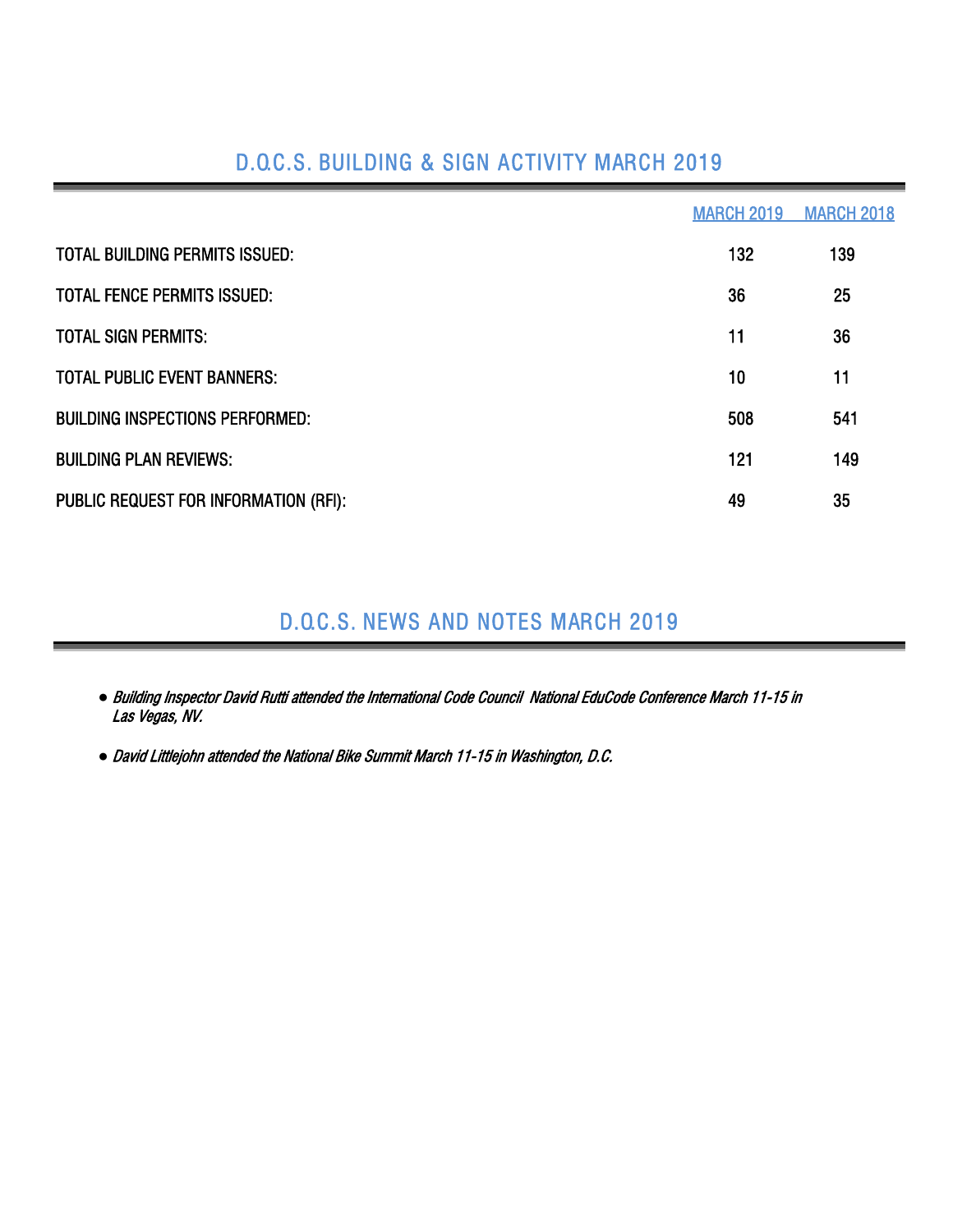# D.O.C.S. CODE ENFORCEMENT ACTIVITY MARCH 2019

## CODE ENFORCEMENT TASK REPORT SUMMARY FOR MARCH 2019

| <b>COMPLAINTS RECEIVED</b><br>EMAIL<br>"MY CARMEL" APP<br><b>PHONE</b><br>REFERRAL<br><b>STAFF</b><br><b>WALK-IN</b> | TOTAL:<br>4<br>19<br>5<br>39<br>0 | NEW CASES<br>ABATFMFNT | <b>INSPECTION STATISTICS</b><br>INITIAL INSPECTIONS<br>INITIAL VIOLATION NOTICE<br>RE-INSPECTIONS<br><b>CLOSED CASES</b> |        |  |  |  |  |  |
|----------------------------------------------------------------------------------------------------------------------|-----------------------------------|------------------------|--------------------------------------------------------------------------------------------------------------------------|--------|--|--|--|--|--|
| <b>INSPECTIONS BY AREA</b>                                                                                           | <b>WEST</b>                       | <b>CENTRAL</b>         | <b>EAST</b>                                                                                                              | TOTAL: |  |  |  |  |  |
| NEW CASES                                                                                                            | 16                                | 33                     | 19                                                                                                                       | 68     |  |  |  |  |  |
| INITIAL INSPECTIONS                                                                                                  | 15                                | 38                     | 12                                                                                                                       | 65     |  |  |  |  |  |
| RE-INSPECTIONS                                                                                                       | 36                                | 115                    | 192                                                                                                                      |        |  |  |  |  |  |
| CLOSED CASES                                                                                                         | 22                                | 87                     | 24                                                                                                                       | 133    |  |  |  |  |  |

CODE ENFORCEMENT MONTHLY REPORT FOR MARCH 2019

| <b>TYPE OF COMPLAINT/VIOLATION</b> | <b>NEW CASES</b> | <b>TYPE OF COMPLAINT/VIOLATION</b> | <b>NEW CASES</b> |
|------------------------------------|------------------|------------------------------------|------------------|
| <b>BUILDING CODE VIOLATIONS</b>    | 2                | PROPERTY MAINTENANCE               | 18               |
| <b>COMMERCIAL VEHICLE</b>          | 3                | RECREATIONAL VEHICLE               | 3                |
| <b>DUMPSTER</b>                    | 0                | RIGHT-OF-WAY OBSTRUCTION           |                  |
| <b>FARM ANIMALS</b>                | 0                | SIDEWALK                           | 0                |
| <b>FENCE VIOLATION</b>             | 4                | <b>SIGNS</b>                       | 111              |
| <b>GRASS OR WEEDS</b>              |                  | TRASH/DEBRIS                       | 15               |
| <b>HOME OCCUPATION</b>             | 2                | UNSAFE BUILDING                    | 6                |
| NOISE REGULATIONS                  | 0                | <b>JUNK VEHICLE</b>                |                  |
| OPEN AND ABANDONED                 | 0                | ZONING USE VIOLATIONS              |                  |
| OUTDOOR STORAGE                    | 2                | SNOW AND ICE REMOVAL               |                  |
| PARKING IN LAWN/GREENBELT          |                  | <b>OTHER</b>                       |                  |
|                                    |                  | TOTAL                              | 176              |

FORECLOSURE MONITORING SUMMARY FOR MARCH 2019

| COMPLAINTS RECEIVED            | <b>TOTAL:</b> |
|--------------------------------|---------------|
| NEW CASES                      |               |
| INITIAL INSPECTIONS            | 2             |
| ABATEMENT                      | 0             |
| INITIAL VIOLATION NOTICE       | N             |
| RE-INSPECTIONS<br>CLOSED CASES | 33<br>5       |
|                                |               |

| <b>FORECLOSURE STATISTICS</b> | WEST | CENTRAL | <b>EAST</b> | <b>TOTAL:</b> |
|-------------------------------|------|---------|-------------|---------------|
| NEW CASES                     |      |         |             |               |
| INITIAL INSPECTIONS           |      |         |             |               |
| RE-INSPECTIONS                | b    |         | 16          | 33            |
| CLOSED CASES                  |      |         |             | b             |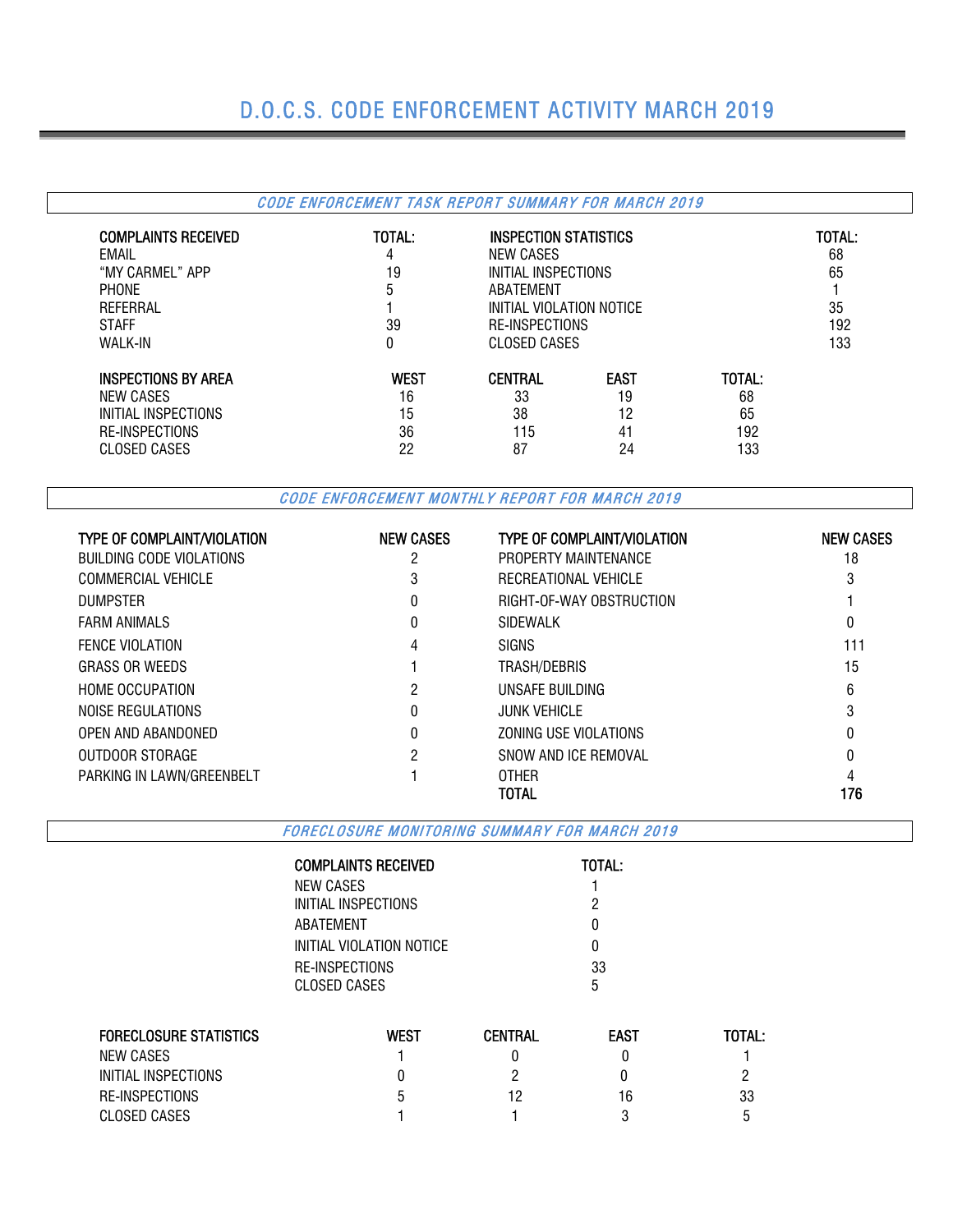# DEPARTMENT OF COMMUNITY SERVICES INCOME REPORT MARCH 1-31, 2019



| <b>TRANSACTION TYPE:</b>                                                     | <b>TRANSACTIONS:</b> |                 | <b>AMOUNT:</b> |
|------------------------------------------------------------------------------|----------------------|-----------------|----------------|
| BUILDING PERMITS: [Includes the fee for full Certificate of Occupancy (C/O)] | 100                  | \$              | 100,628.03     |
| <b>DEMOLITION PERMITS:</b>                                                   | $\overline{2}$       | $\overline{\$}$ | 455.00         |
| <b>LATE FEES:</b>                                                            | 0                    | \$              |                |
| RE-INSPECTION, ADDITIONAL INSPECTION, AND/OR TEMPORARY C/O:                  | 18                   | \$              | 3,345.00       |
| PLAN AMENDMENT: (Commercial / Institutional)                                 | 0                    | \$              |                |
| PLAN AMENDMENT: (Residential)                                                | 3                    | \$              | 528.00         |
| <b>SPECIAL EVENT PERMITS:</b>                                                | 1                    | \$              | 176.00         |
| TEMPORARY USE PERMITS/EXTENSIONS:                                            | 1                    | \$              | 353.00         |
| <b>APPEALS:</b>                                                              | 0                    | \$              |                |
| <b>DUPLICATE PLACARDS:</b>                                                   | $\boldsymbol{0}$     | \$              |                |
| <b>FENCE PERMITS:</b>                                                        | 21                   | \$              | 1,121.00       |
| FENCE LIABILITY WAIVER: (Paid to Hamilton County)                            | 23                   | \$              | 672.00         |
| <b>ABATEMENT:</b>                                                            | 0                    | \$              |                |
| ADLS:                                                                        | 2                    | \$              | 2,169.00       |
| <b>ADLS AMENDMENT:</b>                                                       | 1                    | \$              | 830.00         |
| <b>COMMITMENT AMENDMENT:</b>                                                 | $\pmb{0}$            | \$              |                |
| <b>DEVELOPMENT PLAN:</b>                                                     | 2                    | \$              | 3,405.03       |
| DEVELOPMENT PLAN AMENDMENT:                                                  | 0                    | \$              |                |
| <b>HPR REVIEW:</b>                                                           | 0                    | \$              |                |
| <b>ORDINANCE AMENDMENT:</b>                                                  | $\pmb{0}$            | \$              | $\blacksquare$ |
| <b>PLAT VACATE:</b>                                                          | 0                    | \$              |                |
| <b>PRIMARY PLAT:</b>                                                         | 0                    | \$              |                |
| PRIMARY PLAT AMENDMENT:                                                      | $\mathbf 0$          | \$              |                |
| <b>PUD ORDINANCES:</b>                                                       | 0                    | \$              |                |
| <b>REZONE:</b>                                                               | 0                    | \$              |                |
| <b>ADDITIONAL WAIVER:</b>                                                    | $\pmb{0}$            | \$              |                |
| <b>SDR SITE PLAN REVIEW:</b>                                                 | 1                    | \$              | 175.00         |
| <b>SECONDARY PLAT/REPLAT:</b>                                                | 1                    | \$              | 4,267.00       |
| <b>SUBDIVISION WAIVER:</b>                                                   | 0                    | \$              |                |
| <b>MISC. ZONING WAIVER:</b>                                                  | 0                    | \$              |                |
| <b>TAC ONLY:</b>                                                             | $\pmb{0}$            | \$              |                |
| <b>DEVELOPMENT STANDARDS VARIANCE:</b>                                       | 1                    | \$              | 1,357.00       |
| <b>HEARING OFFICER REVIEW:</b>                                               | $\overline{c}$       | \$              | 360.00         |
| <b>SPECIAL EXCEPTION VARIANCE:</b>                                           | 1                    | \$              | 102.00         |
| SPECIAL USES: (Includes Special Use Amendments)                              | 0                    | \$              |                |
| <b>USE VARIANCE:</b>                                                         | 0                    | \$              |                |
| <b>SIGN PERMITS:</b>                                                         | 13                   | \$              | 4,183.77       |
| ZONING DETAILS/LETTER:                                                       | 5                    | \$              | 523.00         |
| PARK & RECREATION IMPACT FEE (PRIF):                                         | 34                   | \$              | 94,570.00      |
| <b>TOTALS:</b>                                                               |                      |                 |                |
| <b>GENERAL FUND #101:</b>                                                    |                      | \$              | 124,649.83     |
| PRIF ACCOUNT # 106:                                                          |                      | \$              | 94,570.00      |
| <b>UTILITY FEES:</b> (Sewer/Water permits)                                   |                      | \$              | 141,298.00     |
| <b>TOTAL DEPOSIT:</b>                                                        |                      | \$              | 360,517.83     |
| Last Month's General Fund Deposit:                                           |                      | \$              | 108,361.04     |
| Last Month's Total Deposit:                                                  |                      | \$              | 240,890.04     |

NOTE: Receipts were deposited for 21 business days this month.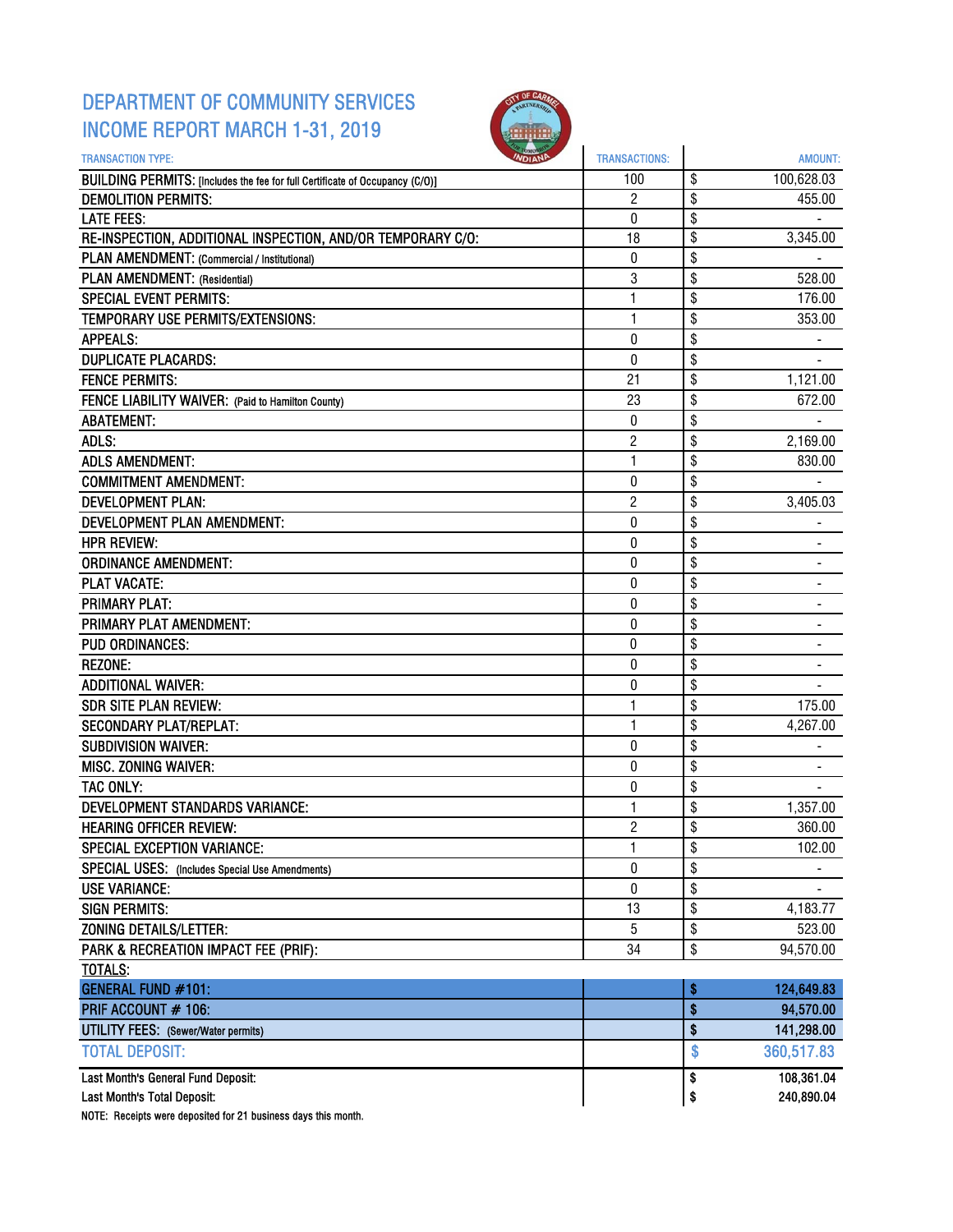### **City of Carmel Monthly Permits Issued Page 1**

| Issue<br>Date | Status | Permit<br><b>NO</b> | Lot | Subdiv Name                    | <b>Property Address</b>         | Permit Type Description                  | Estimated<br>Cost of<br>Constructior | Sq Ft    | <b>Contractor Name</b>                       | <b>Contractor Address</b>      | Cont.City           | Cont.<br>State | Cont.<br>Cont.Phone<br>Zip     | Propety Owner (as listed<br>per applicant) | Owner Adrs                         | Owner City          | Owner<br>State | Owner<br>Zip |
|---------------|--------|---------------------|-----|--------------------------------|---------------------------------|------------------------------------------|--------------------------------------|----------|----------------------------------------------|--------------------------------|---------------------|----------------|--------------------------------|--------------------------------------------|------------------------------------|---------------------|----------------|--------------|
| 03/01/19      |        | 9020003             |     | SADDLE CREEK                   | 14291 AUTUMN WOODS DR           | RESIDENTIAL PORCH ADDITION               | \$35,000                             | 204      | AMERICA'S BEST PATIO ROOMS                   | <b>450 S. FRANKLIN ROAD</b>    | <b>INDIANAPOLIS</b> |                | (317) 355-1227<br>46219        | DAVIS, RICHARD J                           | 14291 AUTUMN WOODS DR              | CARMEL              |                | 46074        |
|               |        | 9020020             |     | VILLAGE OF WESTCLAY            | 12801 E NEW MARKET ST           | COMMERCIAL NEW STRUCTURE                 | \$550,000                            | 4.585    | <b>B KLAIN CONSTRUCTION, LLC</b>             | 159 GLEBE ST #200              | CARMEL              |                | 317) 846-9992<br>6032          | OBERTS OFFICE BUILDING 2. LLC              | 12801 E NEW MARKET ST              | <b>ARMEL</b>        |                | 46032        |
|               |        | 9020083             |     | <b>CLAY CORNER</b>             | 1583 LASH ST                    | RESIDENTIAL SINGLE FAMILY DWELLING       | \$200,000                            | 5.316    | CALATLANTIC HOMES                            | 025 NORTH RIVER RD, SUITE 100  | NDIANAPOLI:         |                | 16240<br>(317) 846-2783        | <b>CALATLANTIC HOMES</b>                   | 9025 NORTH RIVER RD, SUITE 100     | NDIANAPOLIS         |                | 46240        |
| 03/04/19      |        | 19020023            |     |                                | 13044 CHENILLE DR               | RESIDENTIAL SINGLE FAMILY DWELLING       | \$460,000                            | 5.789    | PULTE HOMES OF INDIANA                       | 1590 N MERIDIAN ST #530        | CARMEL              |                | (317) 575-2350<br><b>CENA1</b> | PULTE HOMES                                | 11590 N. MERIDIAN ST #530          | <b>ARMEI</b>        |                | 46032        |
|               |        | 19030008            |     | 38PT SMOKEY RIDGE              | 3187 SMOKEY RIDGE TER           | <b>ENCE PERMIT/INSPECTION</b>            | \$0                                  |          | <b>INDY'S FINEST FENCE</b>                   | 2334 S CALIFORNIA ST           | <b>NDIANAPOLIS</b>  |                | 16260<br>(317) 797-1890        | <b>FISHER, ARTHUR D JR</b>                 | 3187 SMOKEY RIDGE TRL              | CARMEL              |                | 46033        |
|               |        | 19030012            |     | <b>HIGH GROVE</b>              | 12224 REDGOLD RUN               | <b>ENCE PERMIT/INSPECTION</b>            | \$0                                  | $\Omega$ | <b>AMERIFENCE</b>                            | <b>4340 HULL STREET</b>        | <b>INDIANAPOLIS</b> |                | 16226                          | <b>MORRISEY, JASON &amp; ADRIAN</b>        | 12224 REDGOLD RUN                  | <b>CARMEL</b>       |                | 46032        |
|               |        | 9030014             |     | PARKSIDE VILLAGE               | 12742 CRESCENT DR               | <b>ENCE PERMIT/INSPECTION</b>            | \$0                                  | $\Omega$ | <b>IUGHEY, JOHN</b>                          | 15 EMERSON RD                  | CARMEL              |                | 6032                           | VANG, NAN                                  | 12742 CRESCENT DR                  | ARMFI               |                | 46032        |
|               |        | 19030015            |     | <b>ASHTON</b>                  | 5488 SALEM CIR                  | <b>LECTRICAL PERMIT/INSPECTION</b>       | \$0                                  | $\Omega$ | HOHM ELECTRIC, LLC                           | 305 N OAKLAND ST               | COLFAX              |                | 16055<br>765) 601-3733         | PALFREYMAN, DAVID                          | 5488 SALEM CIR                     | CARME               |                | 46033        |
|               |        | 19030017            |     | JACKSON'S GRANT ON WILLIAMS CR | <b>12167 AMS RUN</b>            | FENCE PERMIT/INSPECTION                  | \$0                                  | $\Omega$ | <b>SLIDDEN FENCE CO. INC</b>                 | PO BOX 481                     | <b>WESTFIFLD</b>    |                | (317) 867-5140<br>46074        | JACOBS, CHRIS & KELLY                      | 12167 AMS RUN                      | <b>ARMEL</b>        |                | 46032        |
|               |        | 19030018            |     |                                | 4699 E 96TH ST                  | <b>LECTRICAL PERMIT/INSPECTION</b>       | \$0                                  | $\Omega$ | RIETH RILEY CONSTRUCTION                     | 3743 COMMERCIAL DR             | <b>INDIANAPOLIS</b> |                | 46222<br>(317) 297-0056        | CITY OF CARMEL DEPT OF ENG                 | <b>I CIVIC SQUARE</b>              | CARMEI              | IN             | 46032        |
| 03/05/19      |        | 19020081            |     |                                | 11711 N MERIDIAN ST #415        | COMMERCIAL TENANT FINISH                 | \$98,400                             | 5.793    | <b>APITOL CONSTRUCTION</b>                   | 1051 VILLAGE SQUARE LANE       | <b>FISHERS</b>      |                | 82031                          | ELLER CARMEL LLC                           | 11711 MERIDIAN ST N #120           | ARMFI               |                | 46032        |
|               |        | 9020092             |     | JACKSON'S GRANT ON WILLIAMS CR | 1223 WESTVALE DR                | RESIDENTIAL SINGLE FAMILY DWELLING       | \$850,000                            | 5.988    | HOMES BY MCKENZIE                            | <b>4631 LISBORN DR</b>         | CARMEL              |                | (317) 574-7616<br>8033         | JACKSON'S GRANT REAL ESTATE CO. LLC        | 13578 EAST 131ST STREET, SUITE 200 | <b>ISHERS</b>       |                | 46037        |
|               |        | 902009              |     | WOODLAND SPRINGS               | 11519 ROLLING SPGS              | RESIDENTIAL REMODEL                      | \$90,000                             | 3.600    | <b>CONCO REMODELING</b>                      | 147 SPRING CT                  | CARMEL              |                | <b>22084</b><br>(317) 677-5089 | <b>HASTINGS JEFF</b>                       | 11519 ROLLING SPRINGS DR           | CARMEL              |                | 46033        |
|               |        | 19020109            |     | C W WIEDLER'S                  | 651 1ST AVE NE                  | RESIDENTIAL SINGLE FAMILY DWELLING       | \$550,655                            | 4.650    | WEDGEWOOD BUILDING COMPA                     | 32 1ST ST NE                   | CARMEL              |                | <b>CENAI</b><br>317) 669-6315  | WEDGEWOOD BUILDING COMPANY                 | 32 1ST ST NE                       | <b>ARMEI</b>        |                | 46032        |
|               |        | 19020115            |     | SUNRISE ON THE MONON           | 1506 EVENSTAR BLVD              | RESIDENTIAL SINGLE FAMILY DWELLING       | \$275,000                            | 2,749    | OLD TOWN DESIGN                              | 132 S RANGELINE RD STE 200     | CARMEL              |                | (317) 626-8486<br>16032        | OLD TOWN DEVELOPMENT. LLC                  | 1132 SOUTH RANGE LINE ROAD         | <b>ARMEI</b>        |                | 46032        |
|               |        | 9020116             |     | JACKSON'S GRANT ON WILLIAMS CR | 506 ELLIOT CREEK DR             | RESIDENTIAL SINGLE FAMILY DWELLING       | \$519,688                            | 5.480    | WEDGEWOOD BUILDING COMPAN                    | <b>32 1ST ST NE</b>            | CARMEL              |                | (317) 669-6315<br>16032        | WEDGEWOOD BUILDING COMPANY                 | 32 1ST ST NE                       | ARMEL               |                | 46032        |
| 03/06/19      |        | 9020096             |     | <b>ALBANY PLACE</b>            | 4298 MILLNER DR                 | RESIDENTIAL SINGLE FAMILY DWELLING       | \$400,000                            | 7.504    | DREES PREMIER HOMES                          | 00 E 96TH ST                   | INDIANAPOLI:        |                | 317) 295-7176<br>6240          | DREES PREMIER HOMES                        | 900 E 96TH ST                      | <b>INDIANAPOLIS</b> |                | 46240        |
|               |        | 1902011             |     | ESTATES OF CLAY WEST. THE      | 13358 W SHERBERN DF             | RESIDENTIAL ACCESSORY STRUCTURE          | \$190,000                            | 550      | CURTS, CHRIS                                 | 17824 MOONTOWN RD              | NORLESVILLE         |                | 317) 446-1553<br>46062         | PEREZ. DONALD M & KAREN                    | 13358 SHERBERN DR W                | CARMEI              |                | 46032        |
| 03/07/19      |        | 19010081            |     |                                | PENNSYLVANIA RD                 | <b>WALL SIGN PERMANENT</b>               | \$0                                  | 34       | STALEY SIGNS, INC                            | P.O. BOX 515                   | <b>INDIANAPOLIS</b> |                | 46206                          | CNO FINANCIAL GROUP                        | 560 COLLEGE DR N                   | <b>CARMEL</b>       |                | 46032        |
|               |        | 19010103            |     |                                | 11145 N MICHIGAN RD #150        | COMMERCIAL TENANT FINISH                 | \$120,000                            | 1,400    | OWLER, BRIAN                                 | 1804 E STOP 11 RD              | <b>INDIANAPOLIS</b> |                | (317) 627-7077<br>46227        | <b>REALTY FORTY THREE</b>                  | 11145 N MICHIGAN RD                | <b>ZIONSVILLE</b>   |                | 46077        |
|               |        | 9020103             |     | T BLI VILLAGE OF WESTCLAY      | 2169 GLEBE ST #200              | OMMERCIAL REMODE                         | \$175,000                            | 2.936    | LT CONSTRUCTION LLC                          | 10650 BENNETT PKWY STE 200     | <b>ZIONSVILLE</b>   |                | 16077<br>317) 506-2962         | ROGENY CHOW, LLC                           | 2169 GLEBE ST #200                 | <b>CARMEL</b>       |                | 46032        |
|               |        | 9020127             |     | PRAIRIE AT THE LEGACY, THE     | 7252 ZANESVILLE RD              | RESIDENTIAL TOWNHOME                     | \$200,000                            | 2,758    | CALATLANTIC HOMES                            | 025 NORTH RIVER RD, SUITE 100  | <b>INDIANAPOLIS</b> |                | 16240<br>(317) 846-2783        | CALATLANTIC HOMES                          | 9025 N RIVER RD                    | <b>NDIANAPOLIS</b>  |                | 46240        |
|               |        | 1902013             |     | PRAIRIE AT THE LEGACY, THE     | 7254 ZANESVILLE RD              | RESIDENTIAL TOWNHOME                     | \$200,000                            | 2,758    | CALATLANTIC HOMES                            | 9025 NORTH RIVER RD, SUITE 100 | NDIANAPOLIS         |                | (317) 846-2783<br>46240        | <b>ALATLANTIC HOMES</b>                    | 9025 N RIVER RD                    | <b>NDIANAPOLIS</b>  |                | 46240        |
|               |        | 19030006            |     |                                | 1424 W CARMEL DR                | <b><i>TEMPORARY USE SALES OFFICE</i></b> | \$0                                  | $\Omega$ | FRAUSTO, DANIEL                              | 2183 GREENCROFT ST             | CARMEL              |                | 46032<br>(317) 209-5457        | TOM ENGLISH REAL ESTATE                    | 8500 KEYSTONE CROSSING #160        | <b>INDIANAPOLIS</b> |                | 46240        |
| 03/08/19      |        | 9020100             |     |                                | 11611 N MERIDIAN ST - 6TH FLOOR | COMMERCIAL TENANT FINISH                 | \$465,600                            | 23.459   | APITOL CONSTRUCTION                          | 1051 VILLAGE SQUARE LANE       | <b>ISHERS</b>       |                | 82038                          | ZELLER REALTY GROUP                        | 11611 MERIDIAN ST N #120           | ARMEL               |                | 46032        |
|               |        | 9020128             |     | PRAIRIE AT THE LEGACY. THE     | 7258 ZANESVILLE RD              | RESIDENTIAL TOWNHOME                     | \$200,000                            | 2.755    | CALATLANTIC HOMES                            | 025 NORTH RIVER RD, SUITE 100  | NDIANAPOLI:         |                | 16240<br>(317) 846-2783        | CALATLANTIC HOMES                          | 9025 N RIVER RD                    | <b>NDIANAPOLIS</b>  |                | 46240        |
|               |        | 9020129             |     | PRAIRIE AT THE LEGACY. THE     | 7256 ZANESVILLE RD              | RESIDENTIAL TOWNHOME                     | \$200,000                            | 2.758    | CALATLANTIC HOMES                            | 9025 NORTH RIVER RD, SUITE 100 | <b>INDIANAPOLIS</b> |                | (317) 846-2783<br>16240        | CALATLANTIC HOMES                          | 9025 N RIVER RD                    | NDIANAPOLIS         |                | 46240        |
|               |        | 19020132            |     | <b>OVERBROOK FARMS</b>         | 3914 BEAR CREEK WAY             | RESIDENTIAL SINGLE FAMILY DWELLING       | \$307,000                            | 5.912    | <b>FISCHER HOMES</b>                         | 6602 E. 75TH ST STE 400        | <b>INDIANAPOLIS</b> |                | 46250<br>(317) 348-2500        | <b>FISCHER HOMES</b>                       | 6602 E. 75TH ST STE 400            | <b>NDIANAPOLIS</b>  |                | 46250        |
|               |        | 19030037            |     |                                | 930 E AUMAN DR                  | DEMOLITION                               | \$0                                  |          | <b>RENASCENT INC</b>                         | 935 W TROY AVE                 | <b>NDIANAPOLIS</b>  |                | 16225<br>(317) 783-1500        | DREES PREMIER HOMES                        | 900 E 96TH ST                      | <b>NDIANAPOLIS</b>  |                | 46240        |
|               |        | 19030038            |     | DONNYBROOK WOODS               | 1309 DONNYBROOK DR              | ELECTRICAL PERMIT/INSPECTION             | \$0                                  | $\Omega$ | <b><i>INSTER SPARKY</i></b>                  | 5561 W. 74TH ST                | <b>INDIANAPOLIS</b> |                | (317) 874-8748<br>82681        | <b>GONZALEZ, CASEY</b>                     | 1309 DONNYBROOK DR                 | ARMEL               |                | 46032        |
|               |        | 9030040             |     | <b>SPRING MILL PLACE</b>       | 311 SPRING MILL CT              | <b>ENCE PERMIT/INSPECTION</b>            | \$0                                  |          | BULLSEYE FENCE DESIGN INC                    | PO BOX 941                     | NOBLESVILLE         |                | 16061-0 (317) 774-0197         | OHN & JUDITH PATRICH                       | 311 SPRING MILL CT                 | <b>ARMEI</b>        |                | 46032        |
| 03/11/19      |        | 18100168            |     | <b>COLLEGE PLAZA</b>           | 10598 N COLLEGE AVE             | COMMERCIAL REMODEL                       | \$15,000                             | 2.016    | ONESON CONSTRUCTION, INC.                    | <b>6923 ASHLAND POINTE DR</b>  | <b>INDIANAPOLIS</b> |                | 46237<br>(317) 501-3743        | <b>IRCLEK</b>                              | <b>PO BOX 347</b>                  | COLLIMBUS           |                | 47202        |
|               |        | 19020086            |     | PONDS WEST                     | 14491 QUAIL POINTE DR           | RESIDENTIAL REMODEL                      | \$31,800                             | 1.059    | <b>CMH BUILDERS INC</b>                      | 8847 COMMERCE PARK PLACE       | <b>INDIANAPOLIS</b> |                | 46268<br>(317) 714-6536        | <b>SCHMIDT, DAN &amp; CHRISTINE</b>        | 14491 QUAIL POINTE DR              | CARMEL              |                | 46032        |
|               |        | 9030048             |     | <b>HARROWGATE</b>              | 704 E MAIN ST                   | <b>ENCE PERMIT/INSPECTION</b>            | \$0                                  | $\Omega$ | <b>(AND M FENCE LLP</b>                      | 1615 WEST EDGEWOOD AVE         | <b>NDIANAPOLIS</b>  |                | 16217                          | COOK, JENNIFER & JASON                     | 704 E MAIN ST                      | <b>ARMEL</b>        |                | 46032        |
|               |        | 9030055             |     | RESERVE AT SPRINGMILL. THE     | 399 VENTANA CT                  | <b>ENCE PERMIT/INSPECTION</b>            | \$0                                  | $\Omega$ | BULLSEYE FENCE DESIGN INC.                   | PO BOX 941                     | NOBLESVILLE         |                | 16061-0 (317) 774-0197         | OWNSEND, STARR                             | <b>399 VENTANA CT</b>              | NDIANAPOLIS         |                | 46290        |
| 03/12/19      |        | 9020124             |     | <b>CLAY CORNER</b>             | 1568 MAIRN AVE                  | RESIDENTIAL SINGLE FAMILY DWELLING       | \$200,000                            | 3.990    | 'CALATLANTIC HOMES                           | 025 NORTH RIVER RD, SUITE 100  | <b>NDIANAPOLIS</b>  |                | 16240<br>(317) 846-2783        | <b>CALATLANTIC HOMES</b>                   | 9025 NORTH RIVER RD, SUITE 100     | <b>NDIANAPOLIS</b>  |                | 46240        |
|               |        | 9030011             |     | THE SANCTUARY AT 116TH STREET  | 11944 WEST RD                   | RESIDENTIAL SINGLE FAMILY DWELLING       | \$390,000                            | 5.611    | RYAN HOMES INC                               | 8425 WOODFIELD CROSSING STE 31 | <b>INDIANAPOLIS</b> |                | (317) 371-6577<br>46240        | <b>RYAN HOMES INC</b>                      | 8425 WOODFIELD CROSSING STE 31     | INDIANAPOLIS        |                | 46240        |
|               |        | 19030033            |     | <b>OVERBROOK FARMS</b>         | 3725 DUNELLEN CIR               | RESIDENTIAL REMODEL                      | \$30,000                             | 1,200    | CENTENNIAL CONSTRUCTION                      | 940 3RD AVE SW                 | CARMEL              |                | 317) 848-7634<br>46032         | DEGUGLIELMO, DAVE & KIM                    | 3725 DUNELLEN CIRCLI               | CARMEL              |                | 46074        |
|               |        | 9030034             |     | STANFORD PARK                  | 13801 PALO ALTO CT              | RESIDENTIAL REMODEL                      | \$27,000                             | 800      | MY AWESOME BASEMENT. INC                     | PO BOX 431                     | FAIRI AND           |                | 46126                          | KAPLAN, NICHOL M                           | 13801 PALO ALTO CT                 | <b>CARMEL</b>       |                | 46074        |
|               |        | 9030056             |     | <b>CROSSFIELDS</b>             | 2495 DURBIN DR                  | <b>ENCE PERMIT/INSPECTION</b>            | - \$0                                | $\Omega$ | <b>MERIFENCE</b>                             | 340 HULL STREET                | <b>INDIANAPOLIS</b> |                | 16226                          | <b>KRAFT, DAN</b>                          | 2495 DURBIN DR                     | <b>ARMEL</b>        |                | 46032        |
|               |        | 903005              |     | WOODFIELD                      | 5463 WOODFIELD WAY              | FENCE PERMIT/INSPECTION                  | \$0                                  | $\Omega$ | <b>TMCJ FENCE CO</b>                         | 1658 N I YNHURST DR            | <b>INDIANAPOLIS</b> |                | 46224                          | FIGLIN, VICTOR & SVETLANA POPOVA           | 5463 WOODFIFLD WAY                 | CARMEL              |                | 46033        |
| 03/13/19      |        | 9010118             |     | <b>WILDWOOD ESTATES</b>        | 231 N GUILFORD AVE              | <b>RESIDENTIAL REMODEL</b>               | \$125,000                            | 483      | EVERETT, JEFF                                | 231 NORTH GUILFORD RD          | CARMEL              |                | 46032 (317) 656-7343           | *EVERETT, JEFF                             | 231 NORTH GUILFORD RD              | CARMEL              |                | 46032        |
|               |        | 9020122             |     | THE MEADOWS AT THE LEGACY      | 14056 LARSON DR                 | RESIDENTIAL SINGLE FAMILY DWELLING       | \$200,000                            | 4.186    | CALATLANTIC HOMES                            | 025 NORTH RIVER RD, SUITE 100  | <b>NDIANAPOLIS</b>  |                | 46240<br>(317) 846-2783        | *CALATLANTIC HOMES                         | 9025 NORTH RIVER RD, SUITE 100     | <b>NDIANAPOLIS</b>  |                | 46240        |
|               |        | 19020125            |     | <b>CLAY CORNER</b>             | 1571 LASH ST                    | RESIDENTIAL SINGLE FAMILY DWELLING       | \$200,000                            | 5.387    | 'CALATLANTIC HOMES                           | 9025 NORTH RIVER RD, SUITE 100 | NDIANAPOLIS         |                | (317) 846-2783<br>16240        | 'CALATLANTIC HOMES                         | 9025 NORTH RIVER RD, SUITE 100     | <b>NDIANAPOLIS</b>  |                | 46240        |
|               |        | 9030007             |     | ASHMOOR                        | 3445 YANCEY PL                  | RESIDENTIAL SINGLE FAMILY DWELLING       | \$200,000                            | 8.372    | CALATLANTIC HOMES                            | 025 NORTH RIVER RD, SUITE 100  | <b>NDIANAPOLIS</b>  |                | (317) 846-2783<br>16240        | 'CALATLANTIC HOMES                         | 9025 NORTH RIVER RD, SUITE 100     | <b>INDIANAPOLIS</b> |                | 46240        |
|               |        | 903001              |     | RIDGE AT THE LEGACY. THE       | 14367 ARNETT DR                 | RESIDENTIAL SINGLE FAMILY DWELLING       | \$200,000                            | 6,228    | CALATLANTIC HOMES                            | 9025 NORTH RIVER RD, SUITE 100 | NDIANAPOLIS         |                | 46240<br>(317) 846-2783        | <b>CALATLANTIC HOMES</b>                   | 9025 NORTH RIVER RD, SUITE 100     | NDIANAPOLIS         |                | 46240        |
|               |        | 19030063            |     | <b>GUILFORD PARK</b>           | 11490 MCKENZIE PKWY             | ELECTRICAL PERMIT/INSPECTION             | \$0                                  | $\Omega$ | <b>IISTER SPARKY</b>                         | 5561 W. 74TH ST                | <b>INDIANAPOLIS</b> |                | 46268<br>317) 874-8748         | HESTER, JEFFREY W & AMBER E                | 1490 MCKENZIE PKWY                 | <b>CARMEL</b>       |                | 46032        |
|               |        | 9030066             |     |                                | 120 2ND AVE NE                  | ELECTRICAL PERMIT/INSPECTION             | \$0                                  | $\Omega$ | <b>IUSTON ELECTRICAL</b>                     | 823 HENDRICKS DR               | FRANON              |                | 16052<br>765) 482-1430         | CITY OF CARMEL DEPT OF ENG                 | <b>I CIVIC SQUARE</b>              | CARMEL              |                | 46032        |
| 03/14/19      |        | 9030067             |     | SPRINGMILL STREAMS             | 12966 BRIGHTON AVE              | RESIDENTIAL REMODEL                      | \$1,000                              | 800      | <b>AVID BLACK</b>                            | 612 ALWYNE RD                  | CARMEL              |                | 6032                           | <b>ACK. DAVID</b>                          | 12966 BRIGHTON AVE                 | <b>CARMEL</b>       |                | 46032        |
|               |        |                     |     |                                |                                 |                                          |                                      |          |                                              |                                |                     |                |                                |                                            |                                    |                     |                |              |
|               |        |                     |     |                                | - 133<br>Total Permits:         |                                          |                                      |          | <b>Total Estimated Cost of Construction:</b> | \$21,944,979.00                |                     |                | Total Sq.Ft.:                  | 299.699                                    |                                    |                     |                |              |

**Status(Stat Column) codes mean: O=Open/incomplete; C=Closed/completed (includes completed permits where C/O's are not issued-like demolition or separate electrical permits); E=Expired-project may or may not have been completed, but no inspections have been scheduled. V=VOID-Permit voided.**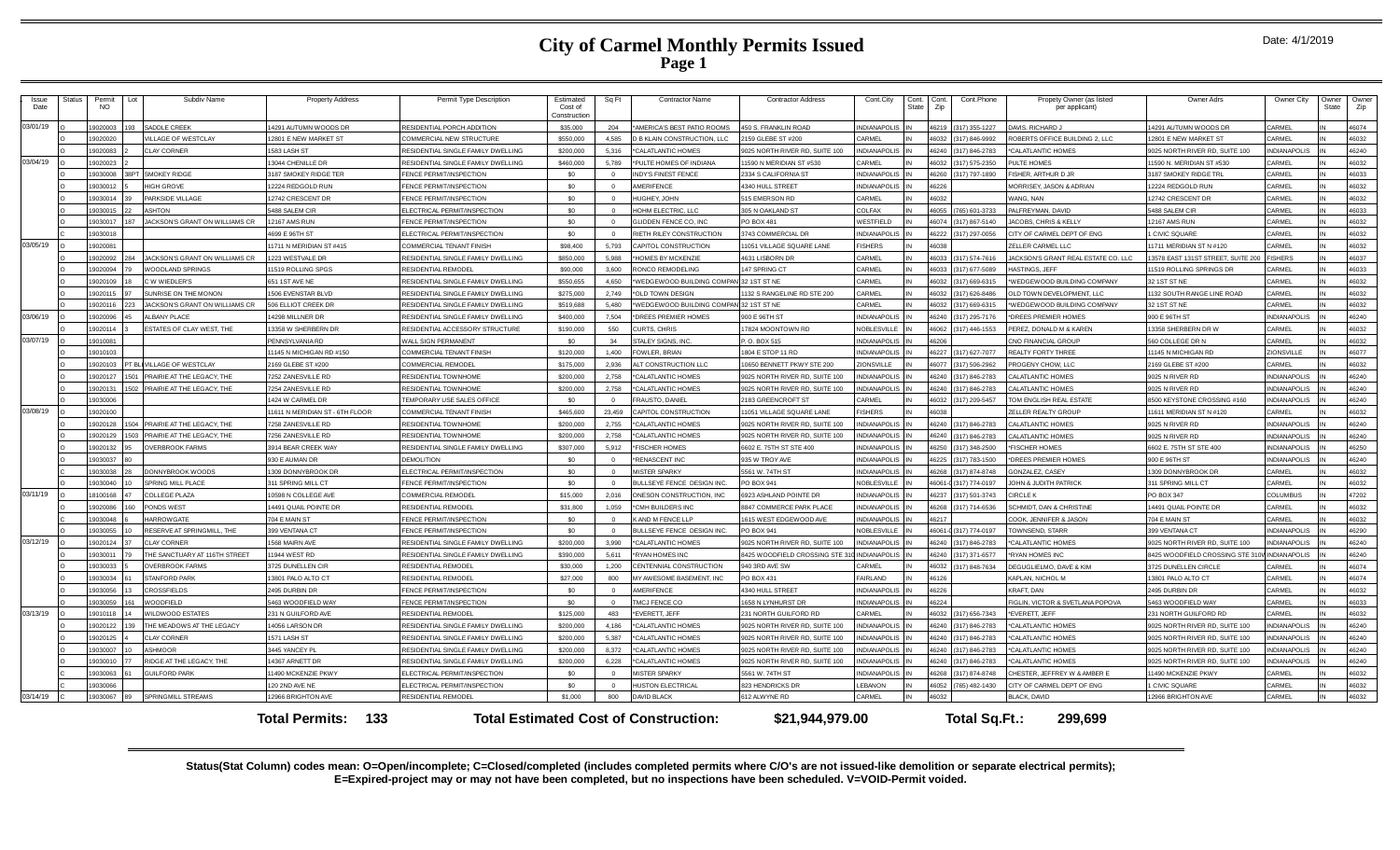### **City of Carmel Monthly Permits Issued Page 2**

| Date: 4/1/2019 |  |  |
|----------------|--|--|
|----------------|--|--|

| Issue<br>Date | Status | Permit<br>NO. | Subdiv Name<br>- ot                  | <b>Property Address</b>       | Permit Type Description                | Estimated<br>Cost of<br>Construction | Sq Ft          | Contractor Name                                 | <b>Contractor Address</b>       | Cont.City           | Cont.<br>State | Cont.Phone<br>Cont.<br>Zip | Propety Owner (as listed<br>per applicant) | Owner Adrs                        | Owner City          | Owner<br>State | Owner<br>Zip |
|---------------|--------|---------------|--------------------------------------|-------------------------------|----------------------------------------|--------------------------------------|----------------|-------------------------------------------------|---------------------------------|---------------------|----------------|----------------------------|--------------------------------------------|-----------------------------------|---------------------|----------------|--------------|
| 03/14/19.     |        | 1903007       |                                      | 183 SEASONS SOUTH DR          | ELECTRICAL PERMIT/INSPECTION           | -90                                  | $\Omega$       | <b>SONZALES, MARK</b>                           | 9815 SEASONS W DR               | <b>NDIANAPOLIS</b>  |                | 16280<br>(317) 698-1114    | SEASONS OF CARMEL, LLC                     | 3755 E 82ND ST                    | <b>INDIANAPOLIS</b> |                | 46240        |
| 03/15/19      |        | 19020093      | <b>LAY CORNER</b>                    | 1564 JENSEN DE                | RESIDENTIAL SINGLE FAMILY DWELLING     | \$200,000                            | 2.866          | CALATI ANTIC HOMES                              | 9025 NORTH RIVER RD, SUITE 100  | NDIANAPOLIS         |                | 46240 (317) 846-2783       | <b>CALATLANTIC HOMES</b>                   | 9025 NORTH RIVER RD, SUITE 100    | INDIANAPOLIS        |                | 46240        |
|               |        | 19020095      |                                      | 12758 HAMILTON CROSSING BLVD  | COMMERCIAL TENANT FINISH               | \$400,000                            | 2.675          | <b>GIOFFRE COMPANIES</b>                        | 6262 EITERMAN RD                | <b>DUBLIN</b>       | <b>OH</b>      | 43016<br>(614) 764-0032    | <b>DEXX LABORATORIES</b>                   | 1 IDEXX DR                        | <b>WESTBROOK</b>    |                | 04092        |
|               |        | 19020119      | <b>RAMENDENHALL</b>                  | 111 W MAIN ST                 | TEMPORARY LISE SPECIAL EVENT           | SO.                                  | $\Omega$       | HOOSIER TENT & PARTY RENTAL                     | 10142 E COUNTY RD 200 S         | <b>AVON</b>         |                | 46123                      | MULDOON'S                                  | 111 MAIN STW                      | CARMEL              |                | 46032        |
|               |        | 19030003      | LAY CORNER                           | 1504 JENSEN DR                | RESIDENTIAL SINGLE FAMILY DWELLING     | \$200,000                            | 6,089          | 'CALATLANTIC HOMES                              | 9025 NORTH RIVER RD, SUITE 100  | NDIANAPOLIS         |                | 6240<br>317) 846-2783      | CALATLANTIC HOMES                          | 9025 N RIVER RD                   | <b>INDIANAPOLIS</b> |                | 46240        |
|               |        | 19030041      |                                      | 931 N RANGE LINE RD           | <b>DEMOLITION</b>                      | \$0                                  |                | <b>HEARTLAND SOLUTIONS</b>                      | 10277 LEASES CORNER CT          | <b>CAMBY</b>        |                | 46113<br>(317) 696-9563    | CITY OF CARMEL                             | 901 N RANGE LINE                  |                     |                |              |
|               |        | 19030074      | <b>RIAR LANE ESTATES</b>             | 3603 S BRIDGER DR             | FENCE PERMIT/INSPECTION                | \$0                                  | $\overline{0}$ | A FENCE CRAFTER CONSTRUCTION 58 CHESTERFIELD DR |                                 | <b>NOBLESVILLE</b>  |                | 46060                      | <b>TROXELL, GREGORY &amp; BETH</b>         | 3603 BRIDGER DR S                 | CARMEL              |                | 46033        |
|               |        | 19030078      | ROOKSHIRE NORTH                      | 13081 WEMBLY CIR              | ENCE PERMIT/INSPECTION                 | \$0                                  | $\Omega$       | AMERIFENCE                                      | 1340 HULL STREET                | <b>NDIANAPOLIS</b>  |                | <b>6226</b>                | <b>HELEN PORTWOOD</b>                      | 13081 WEMBLY CIR                  | CARMEI              |                | 46033        |
|               |        | 19030080      |                                      | 4490 CLAY TERRACE BLVD.       | <b>FMPORARY USE SPECIAL EVENT</b>      | - \$0                                | $\sim$         | PRODIGY BLIRGER                                 | <b>4490 CLAY TERRACE BLVD</b>   | ARMEL               |                | 46032 (317) 569-996        | <b>KITE GREYHOUND LLC</b>                  | 14490 LOWES WAY                   | CARMEI              |                | 46033        |
|               |        | 19030081      | <b>NORTHRIDGE</b>                    | 0329 N NEW JERSEY ST          | ELECTRICAL PERMIT/INSPECTION           | \$0                                  | $\overline{0}$ | THIERGARTNER, KEN                               | 2133 EMERALD PINES LN           | WESTFIELD           |                | 46072 (317) 605-8042       | BECHTEL, ADAM                              | 10329 N NEW JERSEY ST             | <b>INDIANAPOLIS</b> |                | 46280        |
| 03/18/19      |        | 18110110      | <b>VEST CARMEL CENTER</b>            | 0325 N MICHIGAN RD            | COMMERCIAL REMODEL                     | \$2,042,102                          | 5.752          | PARKWAY C AND A                                 | 1000 CIVIC CIRCLE               | <b>FWISVILLE</b>    |                | 75067<br>(972) 221-1979    | <b>JEI ACCREDITED INVESTOR</b>             | 30 E. 7TH ST.                     | ST. PAUL            | MM             | 55101        |
|               |        | 19030002      | <b>COOL CREEK NORTH</b>              | 311 E FOURTH CT               | RESIDENTIAL REMODE                     | \$28,000                             | 150            | <b>FULCRUM INVESTMENTS</b>                      | 1000 3RD AVE SW #120            | CARMEL              |                | 46032<br>(317) 575-9540    | <b>JRKOVSKY, LILIA &amp; SCOTT A BALES</b> | 311 4TH CT E                      | CARMEL              |                | 46032        |
|               |        | 19030086      | <b>I UM CREEK FARMS</b>              | 12672 AVOCET DR               | <b>FNCF PERMIT/INSPECTION</b>          | \$0                                  | $\Omega$       | DRAPER CONSTRUCTION                             | 2113 PFBBI F BFACH DR           | CARMEL              |                | 16032                      | HANSEN. I INDA                             | 12672 AVOCET DR                   | CARMEL              |                | 46033        |
|               |        | 9030088       | <b>ACKSON'S GRANT ON WILLIAMS CR</b> | <b>37 DYLAN DR</b>            | <b>ENCE PERMIT/INSPECTION</b>          | . ፍሰ                                 | $\Omega$       | <b>BULLSEYE FENCE DESIGN INC.</b>               | PO BOX 941                      | <b>ORLESVILLE</b>   |                | -18061<br>317) 774-0197    | RIEHORST, WILLIAM & MARY                   | 497 DYLAN DR                      | CARMEI              |                | 46032        |
|               |        | 19030090      | ROOKSHIRE VILLAGE                    | 12281 CHARING CROSS RD        | FENCE PERMIT/INSPECTION                | \$0                                  | $\Omega$       | <b>AMERIEENCE</b>                               | 4340 HULL STREET                | NDIANAPOLIS         |                | 16226                      | SPONG, ROBERT & SUNDAY                     | 12281 CHARING CROSS RD            | CARMEI              |                | 46033        |
| 03/19/19      |        | 19020123      |                                      | 4570 RIVER RD #120            | COMMERCIAL TENANT FINISH               | \$60,000                             | 3.374          | RAGAN, ROGER                                    | 3825 S EAST ST                  | <b>NDIANAPOLIS</b>  |                | 46032 (317) 428-8288       | KIC REALTY LLC                             | 3825 SOUTH EAST ST                | <b>INDIANAPOLIS</b> |                | 46277        |
|               |        | 19030016      |                                      | 12142 HOBBY HORSE DR          | RESIDENTIAL REMODEL                    | \$150,000                            | 12,000         | <b>CUSTOM LIVING INC</b>                        | 5335 WINTHROP AVE               | NDIANAPOLIS         |                | 46220 (317) 289-5990       | BENJAMIN, BRUCE & HOLLOWAY, AMY            | 12142 HOBBY HORSE DR              | <b>CARMEL</b>       |                | 46032        |
|               |        | 19030023      | AKEWOOD GARDENS                      | 871 E LAKEWOOD DR             | RESIDENTIAL ADDITION-ROOM(S)           | \$10,000                             | 240            | <b>MAYES, DANIEL B</b>                          | 9871 LAKEWOOD DR E              | <b>VDIANAPOLIS</b>  |                | 6280                       | <b>MAYES, DANIEL B</b>                     | 9871 LAKEWOOD DR E                | <b>INDIANAPOLIS</b> |                | 46280        |
|               |        | 19030057      | <b>RIAR CREEK</b>                    | 0388 BRIAR CREEK PI           | RESIDENTIAL REMODEL                    | \$589,216                            | 4,757          | MOORE RESTORATION                               | 3610 SHELBY ST.                 | <b>NDIANAPOLIS</b>  |                | 16227<br>(317) 791-3862    | BOCHAN, MARKIAN R & ANGELA R               | 10388 BRIAR CREEK PI              | CARMEI              |                | 46033        |
|               |        | 19030093      | <b>IMMERIAKES</b>                    | 9986 SLIMMERI AKES DE         | FENCE PERMIT/INSPECTION                | SO.                                  | $\sqrt{2}$     | <b>AMERIFENCE</b>                               | 4340 HULL STREET                | INDIANAPOLIS        |                | 16226                      | COOK DAVID & LYNDA                         | 9986 SLIMMERI AKES DR             | CARMEL              | IN             | 46032        |
|               |        | 19030094      | ACKSON'S GRANT ON WILLIAMS CR        | 603 DYLAN DR                  | <b>ENCE PERMIT/INSPECTION</b>          | \$0                                  | $\overline{0}$ | HITTLE CONSTRUCTION                             | 17466 WASHINGTON ST             | WESTFIELD           |                | 46074 (317) 896-9073       | PALKOWITZ, ALAN & JAYNE                    | 503 DYLAN DR                      | <b>CARMEI</b>       |                | 46032        |
|               |        | 19030096      | <b>IUNTER'S CREEK VILLAGE</b>        | 14531 SADDLEBACK DR           | FENCE PERMIT/INSPECTION                | \$0                                  | $\Omega$       | <b>BACKYARD SOLUTIONS</b>                       | 21128 STATE RD 19               | CICERO              |                | 16034                      | <b>HOLTMAN, MICHAEL &amp; CYNTHIA</b>      | 14531 SADDLEBACK DR               | CARMEI              |                | 46032        |
| 03/20/19      |        | 18120082      | <b>DELAWARE TRACE</b>                | 5259 TAMMANY TRL              | RESIDENTIAL DECK ADDITION              | \$13,000                             | 460            | RADIANT SIERRA BUILDERS LLC                     | PO BOX 340                      | <b>ZIONSVILLE</b>   |                | 16077<br>(317) 903-7883    | MCNERNEY, VALERIE                          | 5259 TAMMANY TRAIL                | CARMEI              |                | 46033        |
|               |        | 19030028      | <b>LBANY PLACE</b>                   | 3562 MARSDALE CT              | RESIDENTIAL SINGLE FAMILY DWELLING     | \$665,200                            | 5.988          | DREES PREMIER HOMES                             | 900 E 96TH ST                   | NDIANAPOLIS         |                | 46240<br>(317) 295-7176    | DREES PREMIER HOMES                        | 900 E 96TH ST                     | INDIANAPOLIS        |                | 46240        |
|               |        | 19030076      | <b>ITTLE FARMS</b>                   | 1215 E 105TH ST               | ELECTRICAL PERMIT/INSPECTION           | SO.                                  | $\Omega$       | LUDWIG, KENDALL D                               | 410 SANDERS ST                  | <b>NDIANAPOLIS</b>  |                | 46225 (815) 922-0620       | <b>EGERLEHNER, JEFFREY A</b>               | 1215 105TH ST E                   | <b>INDIANAPOLIS</b> |                | 46280        |
| 03/21/19      |        | 9030009       | THE MEADOWS AT THE LEGACY            | 14093 LARSON DRIVE            | RESIDENTIAL SINGLE FAMILY DWELLING     | \$200,000                            | 6.201          | CALATI ANTIC HOMES                              | 9025 NORTH RIVER RD. SUITE 100  | <b>21 IORANANGL</b> |                | 46240 (317) 846-2783       | CALATI ANTIC HOMES                         | 9025 NORTH RIVER RD SUITE 100     | <b>INDIANAPOLIS</b> |                | 46240        |
|               |        | 9030019       | RAIRIE AT THE LEGACY, THE            | 242 ZANESVILLE RD             | <b>RESIDENTIAL TOWNHOME</b>            | \$200,000                            | 2.758          | CALATLANTIC HOMES                               | 1025 NORTH RIVER RD. SUITE 100  | <b>DIANAPOLIS</b>   |                | 16240<br>317) 846-2783     | ALATI ANTIC HOMES                          | 9025 N RIVER RD                   | INDIANAPOLIS        |                | 46240        |
|               |        | 19030020      | PRAIRIE AT THE LEGACY THE            | 7244 ZANESVILLE RE            | RESIDENTIAL TOWNHOME                   | \$200,000                            | 2.758          | 'CALATLANTIC HOMES                              | 9025 NORTH RIVER RD. SUITE 100  | <b>NDIANAPOLIS</b>  |                | 46240<br>(317) 846-2783    | <b>CALATI ANTIC HOMES</b>                  | 9025 N RIVER RD                   | INDIANAPOLIS        |                | 46240        |
|               |        | 19030021      | PRAIRIE AT THE LEGACY. THE           | 7246 ZANESVILLE RD            | <b>RESIDENTIAL TOWNHOME</b>            | \$200,000                            | 2.758          | 'CALATLANTIC HOMES                              | 9025 NORTH RIVER RD, SUITE 100  | <b>JDIANAPOLIS</b>  |                | 46240<br>317) 846-2783     | <b>CALATLANTIC HOMES</b>                   | 9025 N RIVER RD                   | <b>INDIANAPOLIS</b> |                | 46240        |
|               |        | 19030022      | PRAIRIE AT THE LEGACY, THE           | 7248 ZANESVILLE RD            | RESIDENTIAI TOWNHOME                   | \$200,000                            | 2,755          | 'CALATLANTIC HOMES                              | 9025 NORTH RIVER RD. SUITE 100  | <b>NDIANAPOLIS</b>  |                | 46240 (317) 846-2783       | CALATLANTIC HOMES                          | 9025 N RIVER RD                   | INDIANAPOLIS        |                | 46240        |
|               |        | 19030049      | <b>LAY CORNER</b>                    | 1565 LASH ST                  | RESIDENTIAL SINGLE FAMILY DWELLING     | \$200,000                            | 4.887          | 'CALATLANTIC HOMES                              | 9025 NORTH RIVER RD, SUITE 100  | <b>NDIANAPOLIS</b>  |                | 16240<br>(317) 846-2783    | CALATLANTIC HOMES                          | 9025 NORTH RIVER RD, SUITE 100    | INDIANAPOLIS        |                | 46240        |
|               |        | 19030053      | HE GROVE AT THE LEGACY               | 4277 JAMES DEAN DR            | RESIDENTIAL SINGLE FAMILY DWELLING     | \$380,000                            | 2.915          | <b>PYATT BUILDERS</b>                           | 168 W CARMEL DR                 | ARMEL               |                | 46033 (317) 981-0211       | <b>PYATT BUILDERS</b>                      | 168 W CARMEL DR                   | <b>ARMEI</b>        |                | 46033        |
|               |        | 19030054      | HE GROVE AT THE LEGACY               | 14249 JAMES DEAN DI           | RESIDENTIAL SINGLE FAMILY DWELLING     | \$351,750                            | 2,913          | <b>PYATT BUILDERS</b>                           | 168 W CARMEL DR                 | CARMEL              |                | 46033 (317) 981-0211       | PYATT BUILDERS                             | 168 W CARMEL DR                   | CARMEL              |                | 46033        |
|               |        | 19030104      | <b>ALLEYBROOK</b>                    | 5061 S DEER RIDGE DR          | <b>ENCE PERMIT/INSPECTION</b>          | \$0                                  | $\Omega$       | <b>GLIDDEN FENCE CO. INC.</b>                   | <b>PO BOX 481</b>               | WESTFIELD           |                | 16074<br>(317) 867-5140    | <b>BARBATO, MARK &amp; JULIE</b>           | 5061 DEER RIDGE DR S              | CARMEI              |                | 46033        |
| 03/22/19      |        | 18040276      |                                      | 2280 WEST RD.                 | RESIDENTIAL ADDITION-ROOM(S)           | \$20,000                             | 624            | ALAN'S FACTORY OUTLET                           | PO BOX 646                      | <b>LIRAY</b>        |                | 22835<br>(800) 488-6903    | DGERTON, THOMAS B & BONNIE J               | 12266 WEST RD                     | ZIONSVILLE          |                | 46077        |
|               |        | 9030005       | <b>INGS MILL</b>                     | 0638 KNIGHTS DR               | <b>RESIDENTIAL REMODE</b>              | \$5,000                              | 100            | WILLIAM GORDON GROUP                            | 2371 GLEBE ST                   | <b>ARMEL</b>        |                | 6032<br>317) 361-3191      | JAIR, GIRISH V & JENNIFER M                | 10638 KNIGHT DR                   | CARMEL              |                | 46032        |
|               |        | 19030043      | VINDEMERE                            | 10409 HIGH GROVE DE           | RESIDENTIAL SWIMMING POOL              | \$60,000                             | 1.720          | PERMA POOLS                                     | 5245 FI MWOOD AVE               | NDIANAPOLIS         |                | 16203<br>(317) 782-9956    | <b><i>NOI FE JOHN &amp; TRACY</i></b>      | 8847 COMMERCE PARK PL #J          | INDIANAPOLIS        |                | 46268        |
|               |        | 19030044      | <b>IUCKHORN ESTATES</b>              | 935 DOE RUN DR                | RESIDENTIAL SWIMMING POOL              | \$50,000                             | 2,350          | PERMA POOLS                                     | 5245 ELMWOOD AVE                | <b>NDIANAPOLIS</b>  |                | 46203<br>(317) 782-9956    | <b>EASLEY, JOHN R &amp; ELIZABETH</b>      | 935 DOE RUN DR                    | CARMEL              |                | 46032        |
|               |        | 19030068      | VOODSIDE AT WEST CLAY                | 13738 WOODSIDE HOLLOW DRIVE   | RESIDENTIAL SINGLE FAMILY DWELLING     | \$480,000                            | 2.532          | DAVID WEEKLEY HOMES                             | 9310 NORTH MERIDIAN STREET, STE | <b>NDIANAPOLIS</b>  |                | 16260 (317) 669-8604       | DAVID WEEKLEY HOMES                        | 9310 NORTH MERIDIAN STREET. STE 1 | <b>INDIANAPOLIS</b> |                | 46260        |
|               |        | 19030072      | WIAN GLEN                            | 117 PUFFIN PL                 | RESIDENTIAL ATTACHED GARAGE OR CARPORT | \$10,000                             | 308            | COSTLOW REAL ESTATE INC                         | 8842 NORA WOODS DR              | <b>NDIANAPOLIS</b>  |                | 46240<br>(317) 435-2850    | VALTHAL, SCHAWN & ESPINOSA, BRENDA         | 5117 PUFFIN PLACE                 | <b>CARMEL</b>       |                | 46033        |
|               |        | 19030112      |                                      | 12620 ROSEBERY ST             | FENCE PERMIT/INSPECTION                | -90                                  | $\overline{0}$ | CHAD SCHULTZ                                    | 217 CORRAL COURT                | <b>ISHERS</b>       |                | 46038                      | GORDON, DAVID & CAROLYN                    | 12620 ROSEBERY ST                 | CARMEL              |                | 46032        |
|               |        | 19030114      | <b>OSTER MANOR</b>                   | 4646 ALLEN DR                 | FENCE PERMIT/INSPECTION                | \$0                                  | $\sqrt{2}$     | PRIME CUT & LANSCAPING LLC                      | 1234 MAIN ST                    | <b>FORTVILLE</b>    |                | 46040                      | KNAPP, ANDREW & SHARON                     | 4646 ALLEN DR                     | CARMEI              | IN             | 46033        |
|               |        | 19030118      | VOODI ANDS, THE                      | 2 BEECHWOOD CT                | FENCE PERMIT/INSPECTION                | \$0                                  | $\Omega$       | BULLSEYE FENCE DESIGN INC.                      | PO BOX 941                      | <b>NOBLESVILLE</b>  |                | 46061-0 (317) 774-0197     | ADAMS, SCOTT & AMANDA                      | 52 BEECHWOOD CT                   | CARMEI              | IN             | 46033        |
|               |        | 19030119      | ROOKSHIRE VILLAGE                    | 4563 OXFORD PL                | FENCE PERMIT/INSPECTION                | \$0                                  | $\overline{0}$ | BULLSEYE FENCE DESIGN INC.                      | PO BOX 941                      | <b>VOBLESVILLE</b>  |                | 6061-0 (317) 774-0197      | HOLLOWAY, JOHN & DEANNA                    | 4563 ODFORD PL                    | CARMEL              |                | 46033        |
|               |        | 9030120       | ROOKSHIRE VILLAGE                    | 4620 BENTLEY DR               | FENCE PERMIT/INSPECTION                | \$0                                  |                | BULLSEYE FENCE DESIGN INC.                      | <b>PO BOX 941</b>               | <b>VOBLESVILLE</b>  |                | 6061-<br>(317) 774-0197    | AUNDERS, FLORA TRUST                       | 4620 BENTLEY DR                   | CARMEI              |                | 46033        |
| 03/25/19      |        | 19020082      | <b>IVERRROOK FARMS</b>               | 3839 PELHAM RD                | RESIDENTIAL SWIMMING POO               | \$60,000                             | 800            | MUD SLINGER POOL                                | 5575 FI MWOOD AVE #D            | NDIANAPOLIS         |                | 46203 (317) 650-5131       | ATE PATRICK                                | 3839 PFI HAM RD                   | CARMEI              |                | 46074        |
|               |        | 19030026      |                                      | 1424 W CARMEL DR SUITE C      | COMMERCIAL TENANT FINISH               | \$240,000                            | 3,000          | ALT CONSTRUCTION LLC                            | 0650 BENNETT PKWY STE 200       | <b>IONSVILLE</b>    |                | 6077<br>(317) 506-2962     | <b>VERITAS REALTY GROUP</b>                | 6440 WESTFIELD BLVD               | <b>INDIANAPOLIS</b> |                | 46220        |
|               |        | 19030046      | <b>JORDAN WOODS</b>                  | 1017 JORDAN RD                | RESIDENTIAL REMODEL                    | \$50,000                             | 1.000          | BRAND, STEPHEN & KRYSTAL                        | 7520 COLONY CIRCLE              | NDIANAPOLIS         |                | 6260<br>(260) 341-9796     | BRAND, STEPHEN & KRYSTAL                   | 7520 COLONY CIRCLE                | <b>INDIANAPOLIS</b> |                | 46260        |
|               |        | 19030051      |                                      | 7245 E 146TH ST #130          | <b>COMMERCIAL TENANT FINISH</b>        | \$91,200                             | 1.800          | <b>GREIGG, MICHAEL D</b>                        | 4340 EAST WEST HWY #105         | <b>BETHESDA</b>     | MD             | 20814<br>(301) 986-9300    | TIN TIN LLC                                | <b>PO BOX 370</b>                 | MCI FAN             |                | 22101        |
|               |        |               |                                      | -133<br><b>Total Permits:</b> |                                        |                                      |                | <b>Total Estimated Cost of Construction:</b>    | \$21,944,979.00                 |                     |                | Total Sq.Ft.:              | 299.699                                    |                                   |                     |                |              |

**Status(Stat Column) codes mean: O=Open/incomplete; C=Closed/completed (includes completed permits where C/O's are not issued-like demolition or separate electrical permits); E=Expired-project may or may not have been completed, but no inspections have been scheduled. V=VOID-Permit voided.**